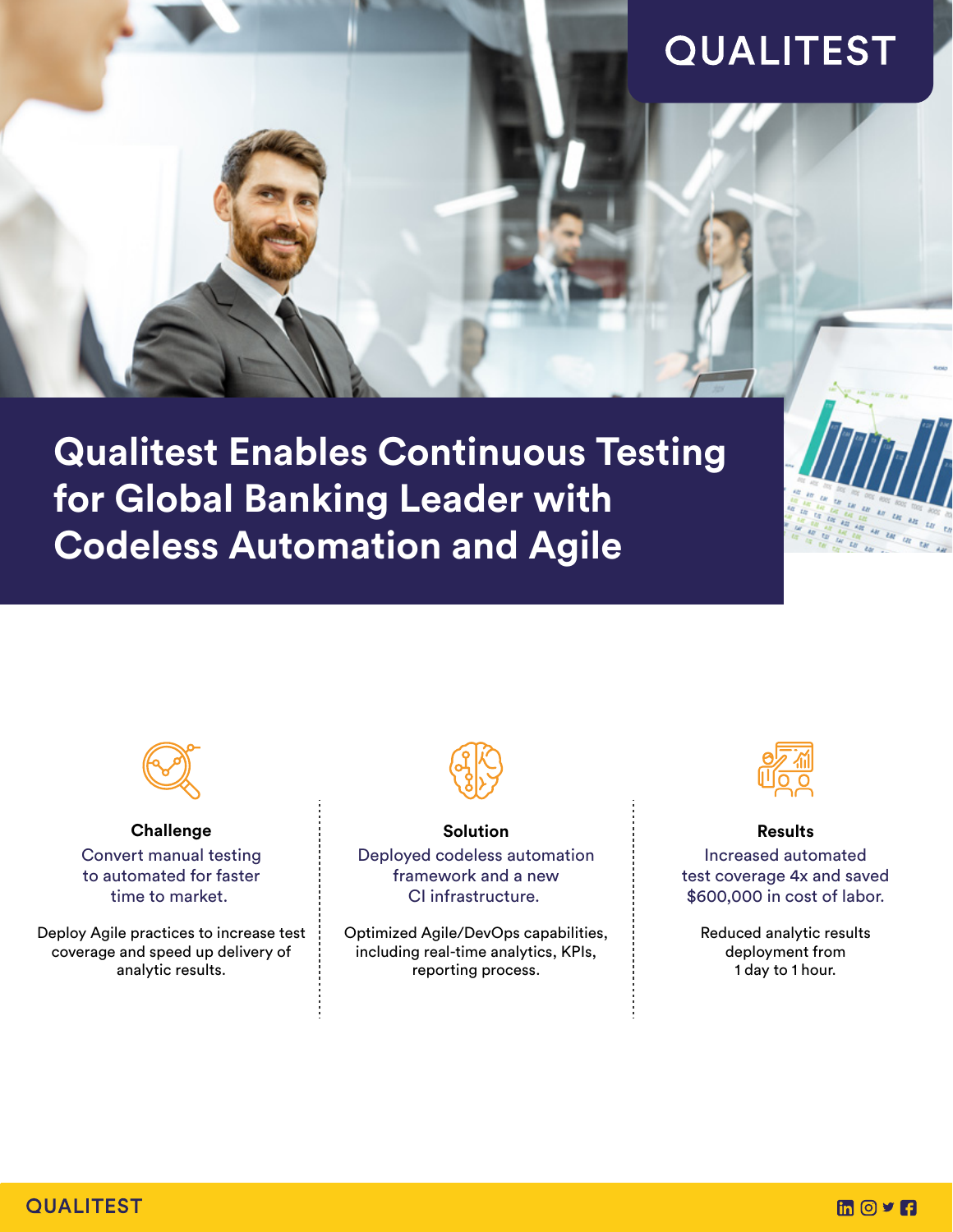

### Client Overview

Since its founding a century ago, the Client has developed an extensive network of branches and commercial banking activities across all areas of banking and is now one of the largest banks in Israel. The bank operates in all areas of banking and in associated activity in the capital market through three main divisions: corporate banking, retail banking, and financial markets & international banking.

In addition to its activities in Israel, the Client operates overseas and maintains connections with banks around the world.

### Banking on Agile for Better Business **Outcomes**

For some time, the Client had been focusing on transforming from Waterfall to Agile methods to improve their DevOps and organizational processes. They wanted to implement a codeless automation framework to speed up time to market and increase test coverage, and they needed a partner who understood their industry and business rationale and could deploy Agile methods.

Qualitest had provided the bank a wide range of business assurance services for a decade, deploying over 400 projects dealing with manual testing, automation and infrastructure. We stepped in to lead their transformation effort.

## A Three-Step Path to an Agile, Automated **Transformation**

We structured the project in three clearly defined phases:

#### **Phase 1: Convert testing from Waterfall to Agile**

We first established an Agile testing operation to deal with small changes in development for the Client's multiple channels (web, mobile, legacy). This would also provide a real shift-left ability on new features testing plan deployment from the marketing/R&D requirements in every channel in a short time.

We advised that all manual testers and automation developers be integrated into the development teams for every channel as a professional squad. We also prioritized syncing and working all test plans to the internal tool development teams as an operation and not as a separate process, as it had been with Waterfall.

#### **Phase 2: Enable Continuous Testing with a new CI infrastructure**

Next we implemented a new CI infrastructure and pipeline to enable a stable continuous testing process and allow us to monitor and map results in detail. Mapping the failures state would shorten the analytics time frame and enable the separation and pushing of issues to the right teams for a fast fix.

#### **Phase 3: Deploy codeless automation framework**

In Agile methodologies, it is important to deal with all product layers from the bottom up. This true shift-left methodology lets quality engineers decrease testing cycles, catch issues as soon as possible and fix them quickly.